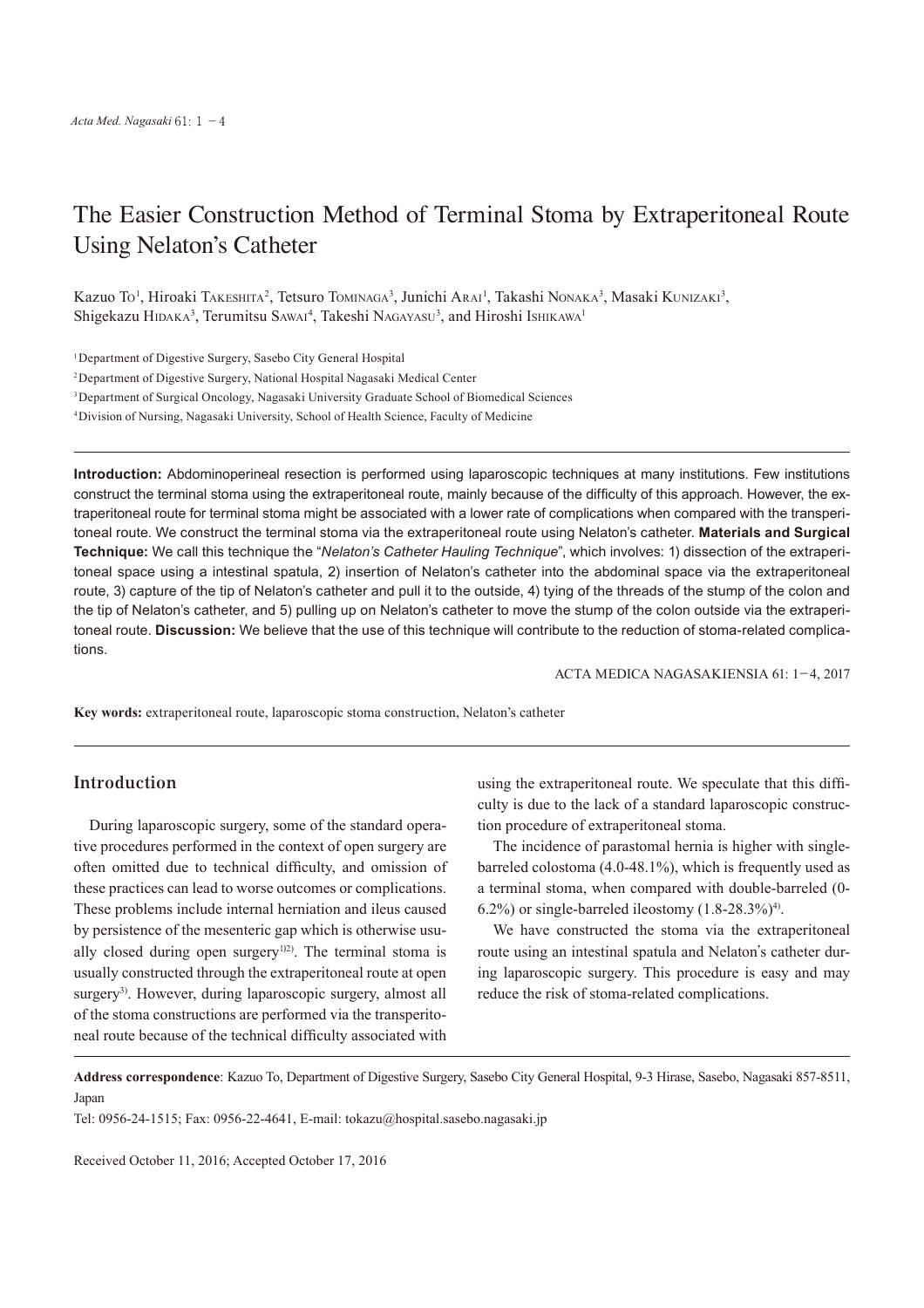#### **Materials and Surgical Technique**

#### *Indications for this technique*

Because the extraperitoneal route requires sufficient length to approximate the colon to the skin level, cases in which a sufficient length of colon could not be secured were excluded.

#### *Construction of the terminal stoma via the extraperitoneal route using Nelaton*'*s catheter*

After mini laparotomy of the stoma site, wound retract device [wound retractor<sup>®</sup>] was attached, the tumor was resected to allow enough length to create the stoma via the extraperitoneal route. Four support sutures were placed at the stump of the colon, and the threads were tied into one knot. The stump of the colon and threads were then returned to the intraabdominal space. After detaching the wound retractor, blunt dissection of extraperitoneal space was performed using Kelly forceps. Next the intestinal spatula was inserted into the extraperitoneal space, and gently rotated to secure enough space to ligate the stump of the colon. Then, the Nelaton's catheter was inserted into the dissected space as deep as possible, and the wound retractor was attached again. The tip of Nelaton's catheter was grasped and pulled up to the outside and clamped (Fig.1). The stump of the colon was pulled up to the outside, and the tip of Nelaton's catheter and threads (already mentioned) were connected and returned to the abdominal cavity (Fig.2). The wound retractor was detached, and Nelaton's catheter was hauled up gently with the stump of the colon above the skin level (Fig.3). The stoma via the extraperitoneal route was constructed by laparoscopic procedure (Fig.4).



**Figure 1:** Tumor is already resected. First, the extraperitoneal space is dissected using an intestinal spatula. Second, the Nelaton's catheter is inserted into the abdominal space via the extraperitoneal route.

2 Kazuo To et al.: Laparoscopic extraperitoneal stoma



**Figure 2:** The tip of the Nelaton's catheter is grasped intracorporeally under pneumoperitoneum conditions and then pulled to the outside through the wound retractor. The threads of the stump of the colon and the tip of Nelaton's catheter are tied.



**Figure 3:** By pulling up the Nelaton's catheter, the stump of the colon is pulled outside the abdomen via the extraperitoneal route.



**Figure 4:** The stoma via the extraperitoneal route was constructed by laparoscopic procedure.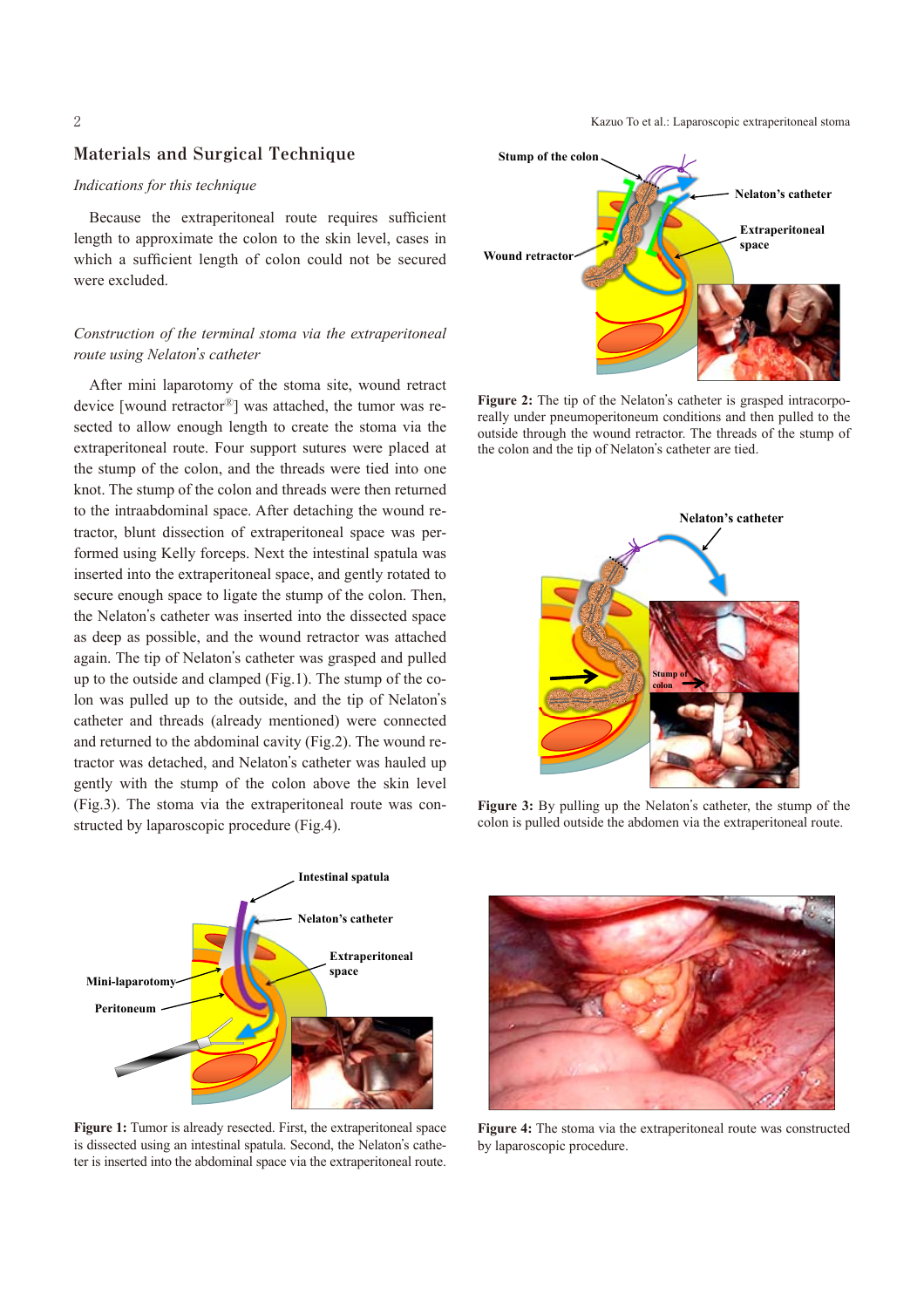**Table 1:** Six cases of extraperitoneal stoma constructed using the "*Nelaton*'*s Catheter Hauling Technique*"

| Case           | Age/Sex | Disease/Location          | Operation<br>Procedure | Type of Stoma | Stoma Construction<br>Time (min) | Complication                              |
|----------------|---------|---------------------------|------------------------|---------------|----------------------------------|-------------------------------------------|
|                | 87/F    | Rectal Cancer/PRb         | $Lap-APR$              | Colostomy     | 28                               | no                                        |
| 2              | 54/M    | Rectal Cancer/RbP         | $Lap-APR$              | Colostomy     | 29                               | no                                        |
| 3              | 80/M    | <b>Ulcerative Colitis</b> | Lap-IPACA              | Ileostomy     | 26                               | no                                        |
| $\overline{4}$ | 83/M    | Rectal Cancer/Rb          | $Lap-APR$              | Colostomy     | 36                               | Congestion & Partial<br>Necrosis of Stoma |
| 5              | 81/F    | Rectal Cancer/P           | $Lap-APR$              | Colostomy     | 24                               | no                                        |
| 6              | 32/M    | Rectal cancer/Rb          | $Lap-APR$              | Colostomy     | 28                               | no                                        |
| Average        | 77      |                           |                        |               | 28.5                             |                                           |

Lap-APR: laparoscopic abdominoperineal resection Lap-IPACA: laparoscopic ileal poutch anal canal anastomosis

We do not believe it is necessary to close the peritoneal defect, as the small laparotomy is supported behind by the serosa of ligated colon. If the surgeon desires to close this defect, it can be sutured before pulling up the Nelaton's catheter.

We have performed six surgeries using this technique, and the average time needed to create the stoma was approximately 30 minutes (Table 1).

#### **Discussion**

The increasing use of laparoscopic surgery has led to the omission of some vital procedures that are classically performed during open surgery. Closure of the mesenteric gap tends not to occur in the setting of laparoscopic surgery, as a large gap is associated with a low risk of internal hernia. However, similar to Petersen's hernia (i.e., internal hernia occurring after laparoscopic total gastrectomy), recently cases of internal hernia have been described after colorectal laparoscopic surgery. This has prompted surgeons to attempt to close the mesenteric gap<sup>1)2)</sup>. Although not randomized controlled trials, some reports have suggested that the extraperitoneal route is associated with a reduced risk of stomarelated complications when compared with the transperitoneal route<sup>5-7)</sup>. According to a retrospective study of 203 cases of construction of endcolostomy, the incidence of parastomal hernia was 3.5% when using the extraperitoneal route and was 35.0% when using the transperitoneal route. The incidence of ileus was 3.5% and 5.9%, respectively<sup>8)</sup>. Hamada et al. reported that the incidence of parastomal hernia was lower with the extraperitoneal route when compared with the transperitoneal route under laparoscopic surgery<sup>9)</sup>.

Tsukuda et al. described difficult construction of terminal colostoma through the extraperitoneal route during laparoscopic abdominoperineal resection<sup>10)</sup>.

Laparoscopic construction of the terminal stoma through the extraperitoneal route can be technically difficult, and special instrumentation is required to promote success. With respect to the laparoscopic colostoma construction through the extraperitoneal route, Hamada et al. described a construction method using Kelly forceps<sup>11</sup>, and Leroy et al. described the use of a special instrument to dissect the extraperitoneal space<sup>12)</sup>. We believe that our method is not inferior as compared with these methods and could create laparoscopic extraperitoneal stoma easily, simply and reasonably.

Because the length of the extraperitoneal route is longer than that of transperitoneal route, important attention is needed in regards to resection of the oral side colon. Only one case required re-operation due to partial necrosis of the stoma caused by intraoperative severe congestion (Table 1). We believe that this necrosis was due to the narrow dissection of extraperitoneal space rather than due to the operative procedure itself.

In conclusion, this "*Nelaton*'*s Catheter Hauling Technique*" enables construction of laparoscopic extraperitoneal stoma simply and easily without requiring special instruments. Therefore, we believe that this technique will contribute to reducing the risk of stoma-related complications.